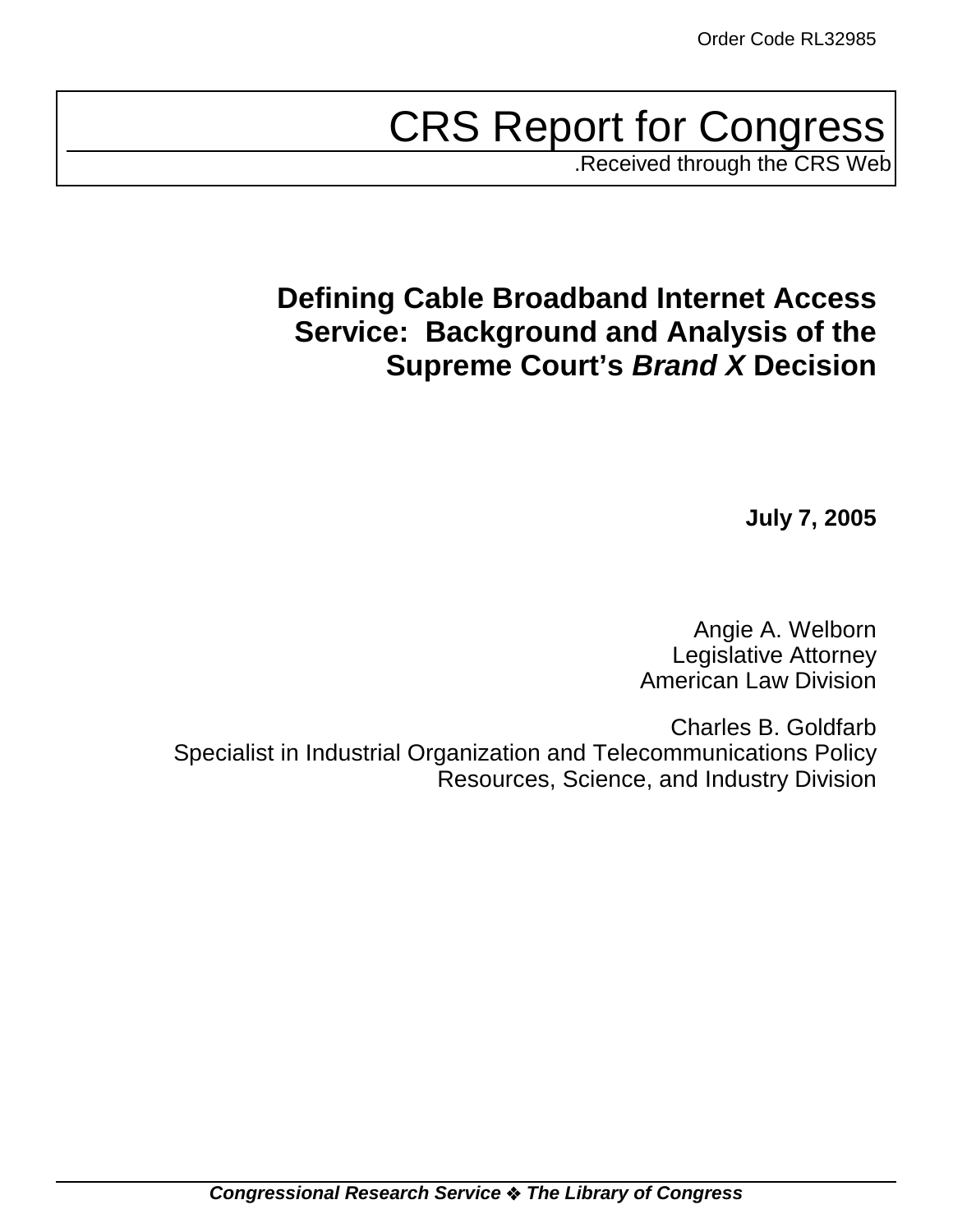# Defining Cable Broadband Internet Access Service: Background and Analysis of the Supreme Court's *Brand X* Decision

#### **Summary**

In 2002, the Federal Communications Commission (FCC) issued a *Declaratory Ruling and Notice of Proposed Rulemaking* regarding the provision of Internet services over cable connections to address the legal status of such services under the Communications Act of 1934, as amended. In the *Declaratory Ruling*, the Commission determined that "cable modem service, as it is currently offered, is properly classified as an interstate information service, not as a cable service, and that there is no separate offering of telecommunications service." By classifying cable modem service as an information service and not a telecommunications service or a hybrid information and telecommunications service, the Commission precluded the mandatory application of the requirements imposed on common carriers under Title II of the Communications Act, thus allowing the provision of such services to develop with relatively few regulatory requirements.

There were numerous challenges to the FCC's classification of cable modem service as an information service, which were consolidated, and by judicial lottery assigned to the Ninth Circuit for review. The Ninth Circuit, applying its own interpretation of the act, vacated the FCC's ruling regarding the classification of cable modem service as an information service. On appeal, the Supreme Court overturned the Ninth Circuit's decision, finding that the FCC's interpretation of the act was "reasonable" in light of the statute's ambiguity. The Court's decision revives the FCC's classification of cable modem service as an "information service" and refocuses attention on several important issues regarding the regulation of broadband services that Congress is likely to consider in its reexamination of the Telecommunications Act of 1996.

This report provides an overview of the regulatory actions leading up to and an analysis of the Supreme Court's decision in *National Cable & Telecommunications Association v. Brand X Internet Services*. It also provides a discussion of the possible legal and economic implications of the Court's decision. The report will be updated as events warrant.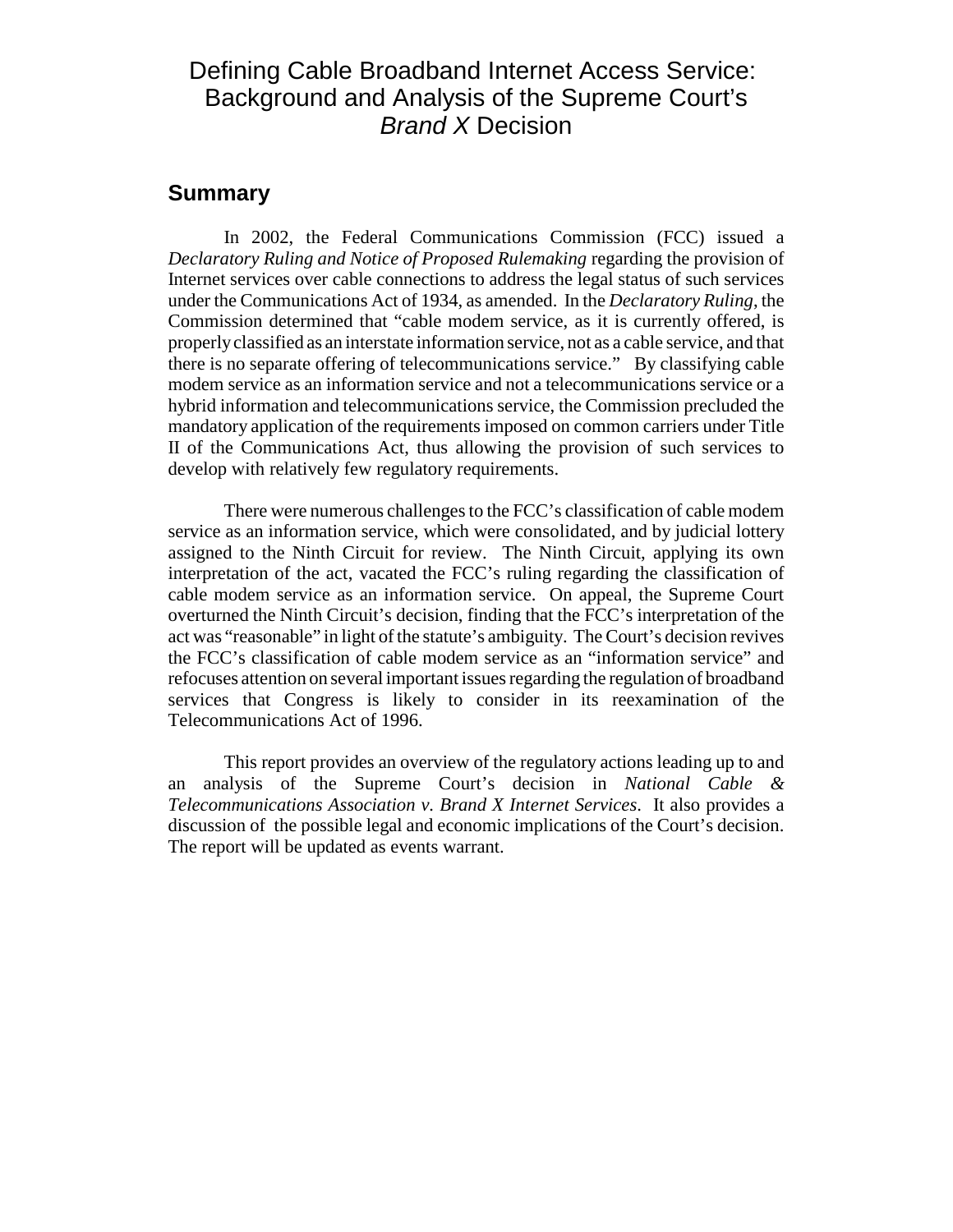# **Contents**

| FCC's Regulatory Authority under the Communications Act 1 |
|-----------------------------------------------------------|
|                                                           |
|                                                           |
|                                                           |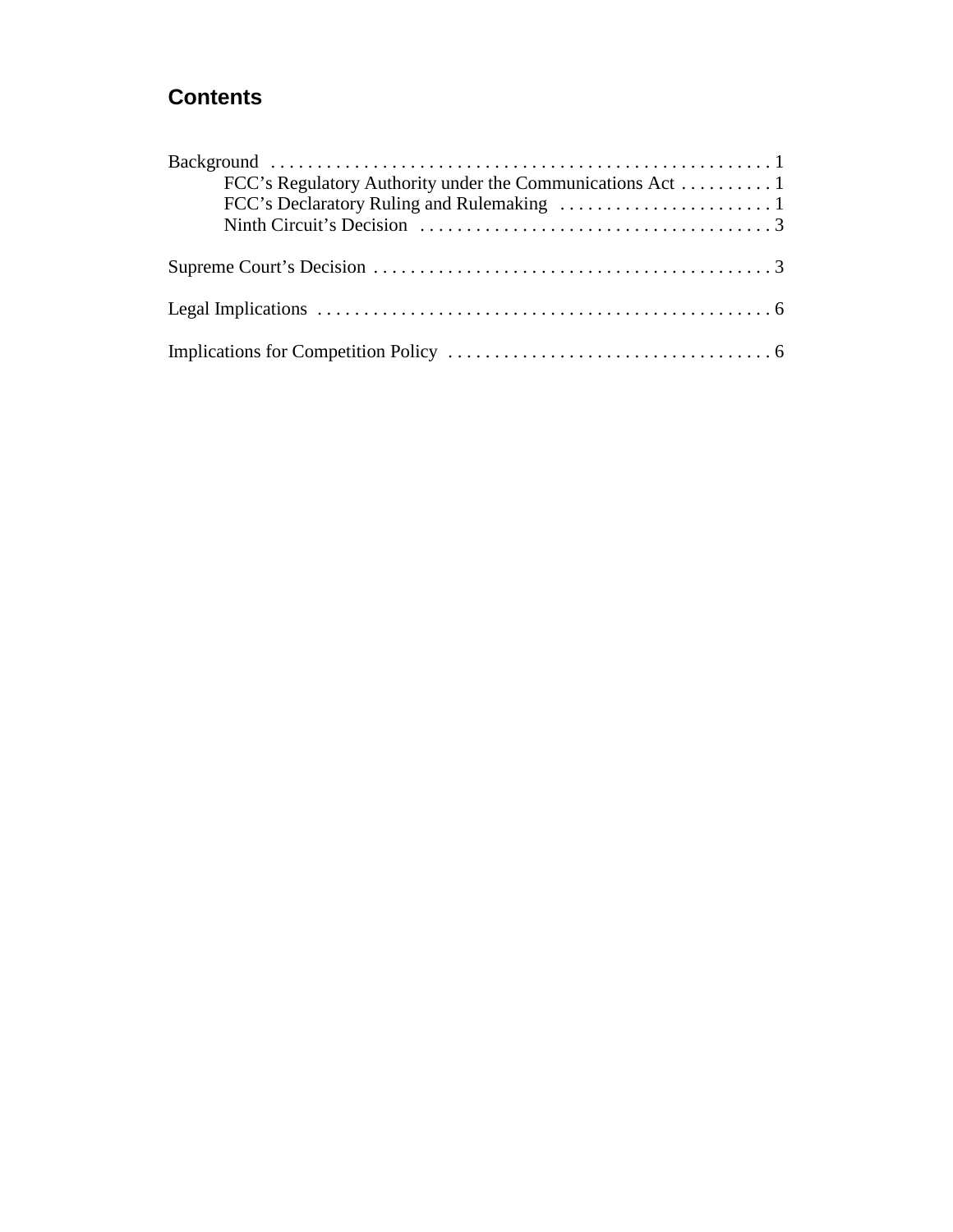# Cable Internet Access: Background and Analysis of the *Brand X* Case

## **Background**

#### **FCC's Regulatory Authority under the Communications Act**

Title I of the Communications Act states that the act "applies to all interstate and foreign communications by wire or radio,"1 and the legislative history of the act indicates that the FCC has "regulatory power over all forms of electrical communication," even those not explicitly mentioned in the  $act<sup>2</sup>$  Title I confers upon the Commission the authority to promulgate regulations "reasonably ancillary to the effective performance of the Commission's various responsibilities" outlined elsewhere in the act. $3$ 

In contrast to Title I, Title II of the Communications Act, imposes certain specific requirements on common carriers in their provision of telecommunications services. Generally, Title II requires common carriers to provide service "upon reasonable request therefor," and at a "just and reasonable" rate.<sup>4</sup> Under Title II, common carriers are also required to provide services without "unjust or unreasonable discrimination in charges, practices, classifications, regulations, facilities, or services."<sup>5</sup> In addition, the act requires certain carriers to provide potential competitors with access to their network.<sup>6</sup> Entities regulated under Title II may also be subject to additional requirements governing universal service support, the provision of disability access, public safety, consumer protection, and law enforcement access.

#### **FCC's Declaratory Ruling and Rulemaking**

In 2002, the Federal Communications Commission issued a *Declaratory Ruling and Notice of Proposed Rulemaking* regarding the provision of Internet

 $147$  U.S.C. 152(a).

<sup>2</sup> S. Rep. No. 73-781, at 1 (1934). *See also* United States v. Southwestern Cable Co., 392 U.S. 157 (1968).

<sup>3</sup> *Southwestern Cable* at 178.

<sup>4</sup> 47 U.S.C. 201.

<sup>5</sup> 47 U.S.C. 202.

 $6$  47 U.S.C. 251(a) (establishing general duties of common carriers) and 251(c)(2) and (3) (relating to duties of incumbent local exchange carriers). *See also* 47 U.S.C. 201(a) (requiring nondiscriminatory access).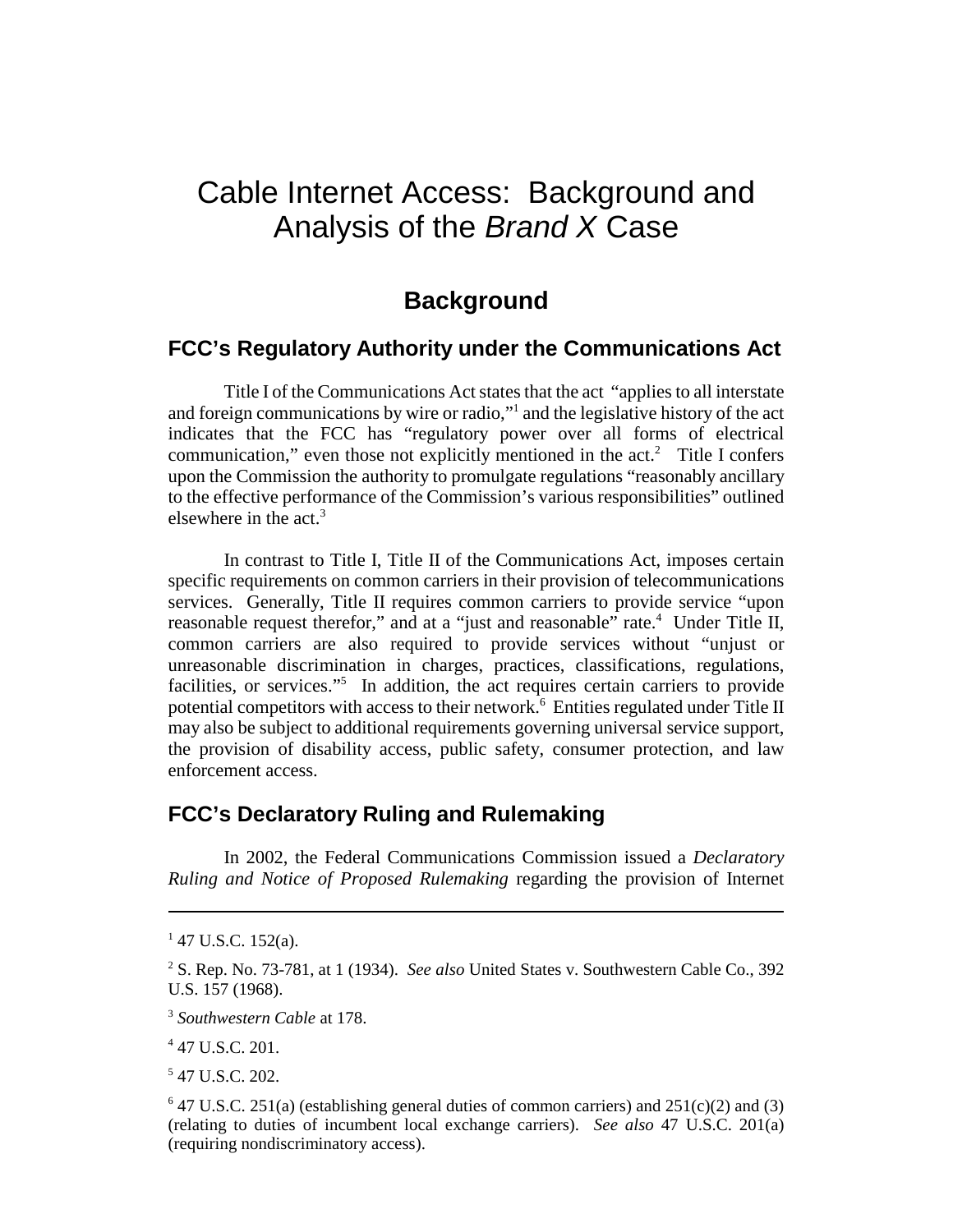services over cable connections to address the legal status of such services under the Communications Act of 1934, as amended.<sup>7</sup> In the *Declaratory Ruling*, the Commission determined that "cable modem service, as it is currently offered, is properly classified as an interstate information service, not as a cable service, and that there is no separate offering of telecommunications service."8 By classifying cable modem service as an information service and not a telecommunications service or a composite service that combines an information service and a telecommunications service, the Commission precluded the mandatory application of the requirements imposed on common carriers under Title II of the Communications Act, thus allowing the provision of such services to develop with relatively few regulatory requirements.

In making the determination that cable modem services are information services and not telecommunications services, the Commission first looked to the relevant statutory definitions of each as established by the Telecommunications Act of 1996.<sup>9</sup> In enacting the Telecommunications Act of 1996, Congress codified a definitional distinction between "telecommunications" (and "telecommunications service") and "information service." "Telecommunications" is defined under the act as the "transmission, between or among points, specified by the user, of information of the user's choosing, without change in the form or content of the information as sent or received."10 "Information service", on the other hand, is defined as the "offering of a capability for generating, acquiring, storing, transforming, processing, retrieving, utilizing or making available information via telecommunications."11 Noting that the statutory definitions are based on the functions that are made available with the service rather than the facilities used to provide the service, the Commission then examined the functions that cable modem service makes available to its end users. $12$ 

Citing its determination in an earlier proceeding that Internet access service in general should be classified as an information service, the Commission found that since cable modem service is "an offering of Internet access service," it must also be an information service.<sup>13</sup> The Commission stated that "cable modem service is a single, integrated service that enables the subscriber to utilize Internet access service

9 17 FCC Rcd. at 4820.

<sup>12</sup> 17 FCC Rcd. at 4821.

<sup>7</sup> *In the Matter of Inquiry Concerning High-Speed Access to the Internet Over Cable and Other Facilities; Internet Over Cable Declaratory Ruling; Appropriate Regulatory Treatment for Broadband Access to the Internet Over Cable Facilities*, 17 FCC Rcd. 4798 (March 15, 2002).

<sup>8</sup> 17 FCC Rcd. 4798, 4799.

 $10\,47$  U.S.C. 153(43). "Telecommunications service" is the "offering of telecommunications for a fee directly to the public, or to such classes of users as to be effectively available directly to the public, regardless of the facilities used." 47 U.S.C. § 153(46).

 $11$  47 U.S.C. 153(20)(emphasis added).

<sup>13</sup> *Id* at 4822. *See also In the Matter of Federal-State Joint Board on Universal Service*, 13 FCC Rcd. 11501 (April 10, 1998).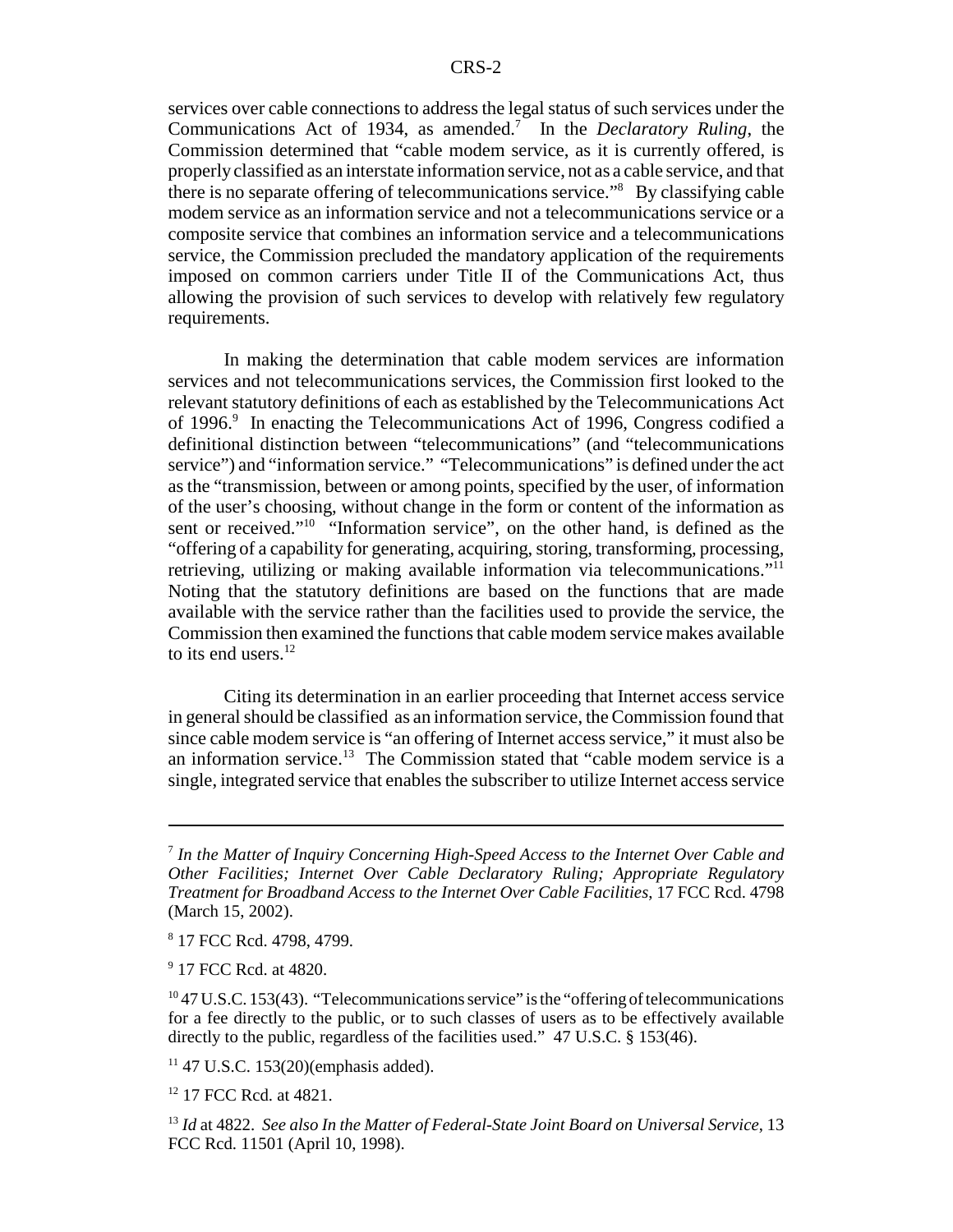through a cable provider's facilities and to realize the benefits of a comprehensive service offering."<sup>14</sup> The Commission rejected the notion that cable modem service included an "offering of telecommunications service to a subscriber," conceding that while the service was provided "via telecommunications," the telecommunications component was not "separable from the data-processing capabilities of the service."<sup>15</sup>

#### **Ninth Circuit's Decision**

The Ninth Circuit determined that the question before it was whether its prior interpretation of the Telecommunications Act controlled review of the Commission's decision regarding the classification of cable modem service.<sup>16</sup> Three years prior, in *AT&T v. City of Portland*, a three judge panel of the Ninth Circuit determined that cable modem service was not a cable service, but was both an information and a telecommunications service.<sup>17</sup> In the *Brand X* case, the court held that it was bound to follow its own precedent regarding the classification of cable modem service rather than apply the two-part test set forth by the Supreme Court in *Chevron U.S.A., Inc. v. Natural Resources Defense Council, Inc.* for reviewing an agency's interpretation of a statute it is charged with administering.18 Thus, the court in the *Brand X* case vacated the part of the Commission's *Declaratory Ruling* regarding the classification of cable modem service as an information service.19

#### **Supreme Court's Decision**

The Court began its decision with the conclusion that *Chevron*'s framework should be used to evaluate the Commission's interpretation of the statute and that the Ninth Circuit should have also applied *Chevron*, rather than following its own construction of the statute in the *Portland* case.20 In *Chevron*, the Court held that "ambiguities in statutes within an agency's jurisdiction to administer are delegations of authority to the agency to fill the statutory gap in a reasonable fashion."<sup>21</sup> If the Court determines that the statute is ambiguous and the agency's interpretation of the statute is reasonable, "*Chevron* requires a federal court to accept the agency's

 $^{14}$  *Id.* 

<sup>15</sup> *Id*. at 4823.

<sup>&</sup>lt;sup>16</sup> Brand X Internet Services v. Federal Communications Commission, 345 F.3d 1120 (9<sup>th</sup> Cir. 2003).

 $17$  216 F.3d 871 (9<sup>th</sup> Cir. 2000).

<sup>18 345</sup> F.3d 1120, 1132. *See* discussion of Supreme Court's decision in *Brand X infra* regarding the two-part test established in *Chevron U.S.A., Inc. v. Natural Resources Defense Council, Inc.*, 467 U.S. 837 (1984).

 $^{19}$  *Id.* 

 $20$  Slip Op. at 8.

<sup>21</sup> *Id*, citing *Chevron*, 467 U.S. at 865-866.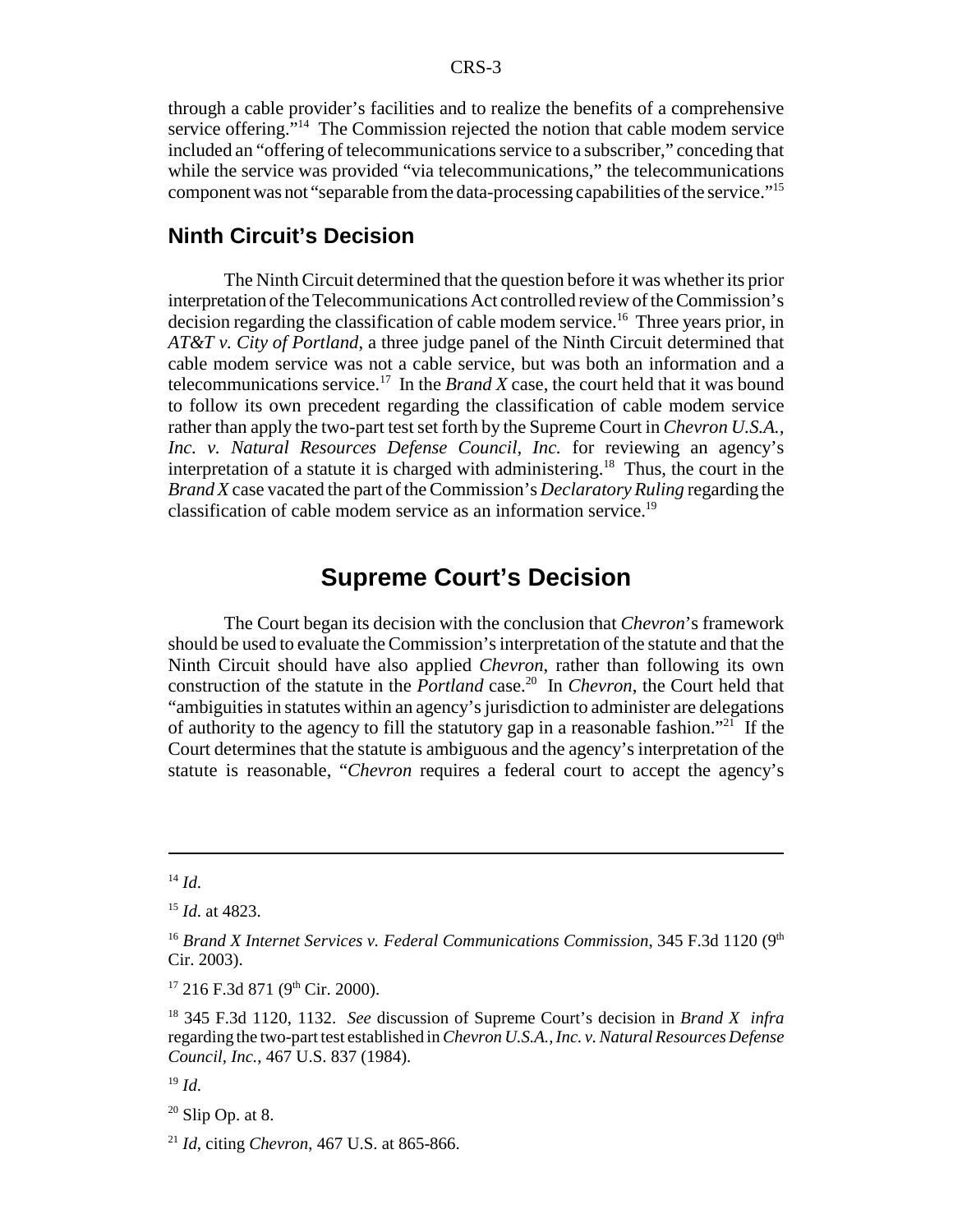construction of the statute, even if the agency's reading differs from what the court believes is the best statutory interpretation." $^{22}$ 

The Ninth Circuit's decision not to apply *Chevron* in favor of the "conflicting construction of the [Communications] Act it had adopted in *Portland*" was based on an "incorrect" assumption.23 According to the Supreme Court, the Ninth Circuit incorrectly assumed that its construction "overrode the Commission's regardless of whether *Portland* had held the statute to be unambiguous."<sup>24</sup> However, the Supreme Court noted that "[a] court's prior judicial construction of a statute trumps an agency construction otherwise entitled to *Chevron* deference only if the prior court decision holds that its construction follows from the unambiguous terms of the statute and thus leaves no room for agency discretion."25

After determining that the Ninth Circuit erred in applying its own construction of the act, the Court moved to its *Chevron* analysis.<sup>26</sup> As to the statute's ambiguity, the Court first looked to the definitions of "telecommunications service" and "telecommunications" in the Telecommunications Act of 1996.<sup>27</sup> The Court determined that while "cable companies in the broadband Internet service business 'offe[r]' consumers an information service in the form of Internet access and they do so 'via telecommunications,'" it does not "inexorably follow as a matter of ordinary language that they also 'offe[r]' consumers the high-speed data transmission (telecommunications) that is an input used to provide this service."28 Restating the principle established in *Chevron*, the Court stated that "where a statute's plain terms admit of two or more reasonable ordinary usages, the Commission's choice of one of them is entitled to deference," and concluded that the use of the term "offer" in the definition of "telecommunications service" was ambiguous in such a way as to admit two or more reasonable ordinary usages.<sup>29</sup>

After determining that the statute was ambiguous as to the classification of cable modem service, the Court then applied the second step of the *Chevron* analysis

Because the term "offer" can sometimes refer to a single, finished product and sometimes to the "individual components in a package being offered" (depending on whether the components "still possess sufficient identity to be described as separate objects"), the statute fails unambiguously to classify the telecommunications component of cable modem service as a distinct offering. This leaves federal telecommunications policy in this technical and complex area to be set by the Commission, not by warring analogies. Slip Op. at 20.

<sup>22</sup> *Id*, citing *Chevron* at 843-844.

 $23$  Slip Op. at 10.

<sup>24</sup> *Id*.

 $^{25}$  *Id.* 

 $26$  Slip Op. at 14.

<sup>27</sup> Slip Op. at 16. *See* n.12, *supra*.

 $28$  Slip Op. at 17.

<sup>&</sup>lt;sup>29</sup> Slip Op. at 17 - 18. With respect to the ambiguity of the term "offer," the Court went on to say: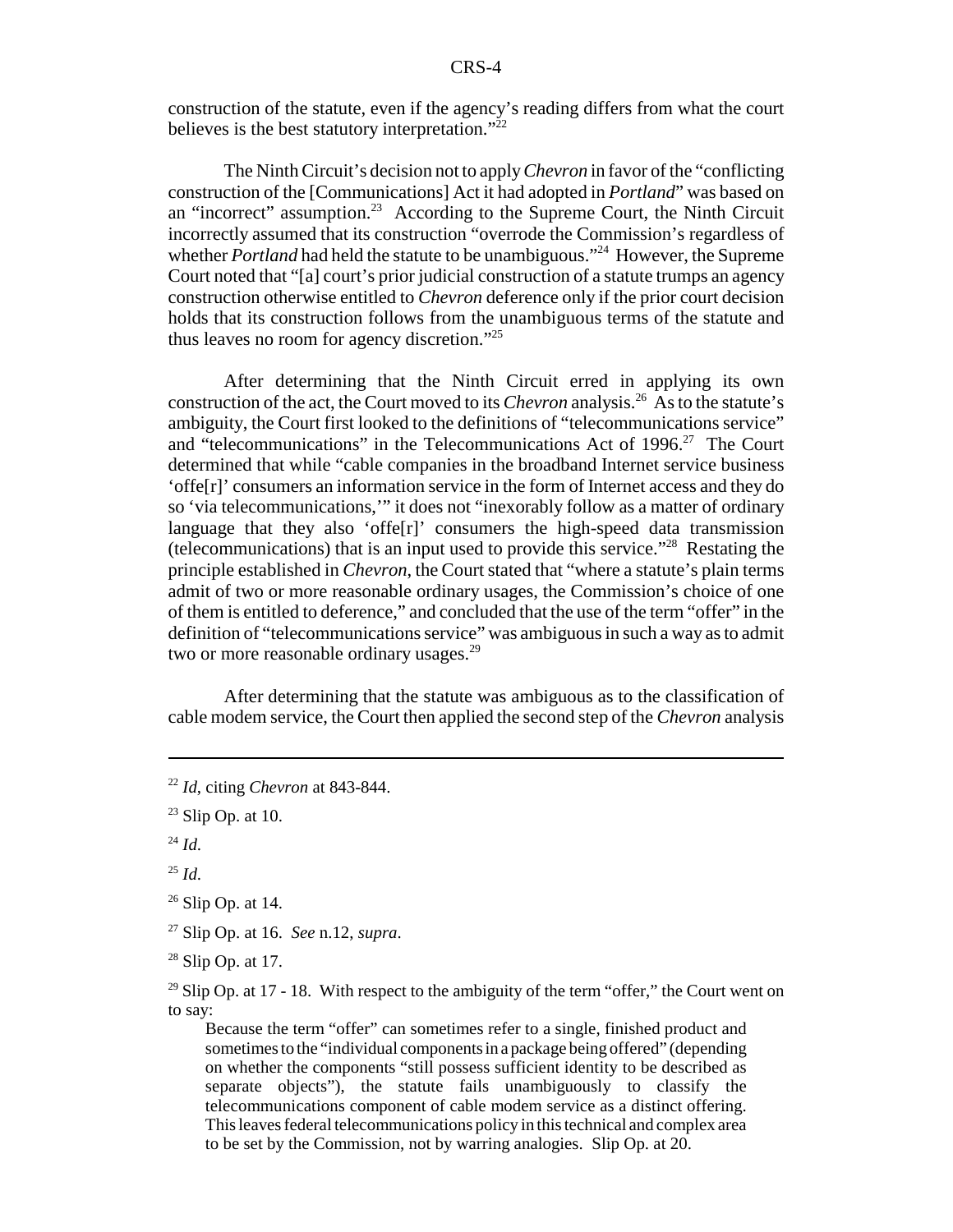to determine whether the Commission's interpretation was "a reasonable policy choice for the Commission to make."30 The respondents in the case argued that the Commission's construction was unreasonable because "it allows any communications provider to 'evade' common-carrier regulation [under Title II] by the expedient of bundling information service with telecommunications."31 The Court rejected this argument, stating that it did not "believe that these results follow from the construction the Commission adopted."32 The Court went on to articulate its interpretation of the Commission's construction:

As we understand the *Declaratory Ruling*, the Commission did not say that any telecommunications service that is priced or bundled with an information service is automatically unregulated under Title II. The Commission said that a telecommunications input used to provide an information service that is not "separable from the data-processing capabilities of the service" and is instead "part and parcel of [the information service] and is integral to [the information service's] other capabilities" is not a telecommunications offering.<sup>33</sup>

The Court also rejected the respondent's argument that cable modem service provided simply the ability to transmit information. In so doing, the Court noted that the Internet access provided by the cable modem service allowed consumers to have access to DNS service (allowing them to reach third-party websites), the World Wide Web, electronic mail, remote terminal access, and file transfer capabilities, which effectively provides the "capability for . . . acquiring, storing . . . retrieving and utilizing  $\ldots$  information" inherent in the definition of an information service.<sup>34</sup> The Court therefore concluded that the Commission's construction was reasonable.<sup>35</sup>

The Court also rejected respondent MCI, Inc.'s argument that the Commission's treatment of cable modem service is inconsistent with its treatment of DSL service, and is therefore "an arbitrary and capricious deviation from agency policy in violation of the Administrative Procedures Act.<sup>36</sup> The Court concluded that the Commission provided a "reasoned explanation for treating cable modem service differently from DSL service," and that "the Commission is free within the limits of reasoned interpretation to change course if it adequately justifies the change."<sup>37</sup>

<sup>30</sup> Slip Op. at 25, citing 467 U.S. at 845.

<sup>31</sup> *Id*.

 $32$  Slip Op. at 26.

<sup>33</sup> Slip Op. at 26, citing *Declaratory Ruling*, *supra* note 7.

<sup>34</sup> Slip Op. at 28, quoting 47 U.S.C. 153(20).

 $35$  Slip Op. at 29.

<sup>36</sup> Slip Op. at 20. *See* 5 U.S.C. 706(2)(A).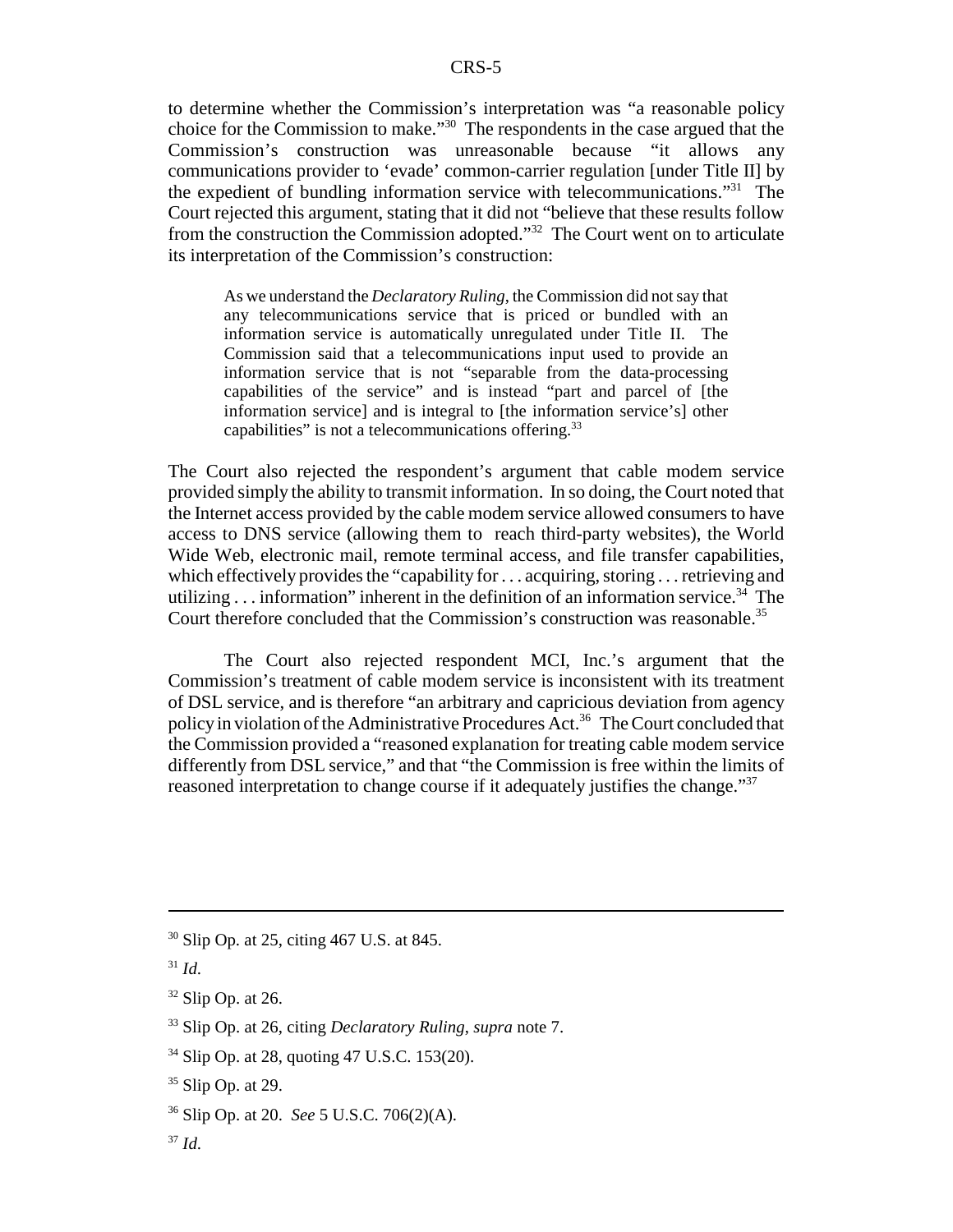#### CRS-6

## **Legal Implications**

The Court's reversal of the Ninth Circuit's decision effectively revives the Commission's *Declaratory Ruling* classifying cable modem service as an information service. As such, cable operators providing broadband internet access are currently not subject to the myriad of regulatory requirements mandated under title II of the act. Most notably, providers of cable modem services are not obligated to provide unaffiliated internet service providers access to their broadband platforms. In addition, providers of cable modem services remain free, at this point, from provisions governing discrimination in the provision of services; universal service support; assistance to law enforcement in the interception of communications made over the network; network accessibility to individuals with disabilities; and the protection of subscriber information.

Moreover, the Commission's classification of cable modem service as an information service appears to limit the scope of state and local regulatory authority over such services. Regulatory requirements and fees imposed on cable operators by localities pursuant to the franchising authority conferred under title VI of the act are apparently applicable only to the provision of "cable services."38 Classification of cable modem service as an "information service" appears to preclude the imposition of such requirements on cable operators' broadband internet offerings.39

The question remains however, whether the FCC can and will impose certain regulatory requirements on the provision of cable modem service pursuant to its authority under title I of the act. In *Brand X*, the Court expressly acknowledged the existence of such authority and the possibility that the Commission might "impose special regulatory duties on facilities-based ISP's under its Title I ancillary jurisdiction." The FCC is currently examining whether and which of such duties should be imposed as part of two proceedings pending before it.<sup>40</sup>

### **Implications for Competition Policy**

Since the *Brand X* decision upholds the FCC's classification of cable modem service as an information service, subject to relatively few regulatory requirements, it does not change the status quo. It is likely, however, to spur follow-on FCC activity on the classification of DSL service and also may affect the current debate about modifying the Communications Act.

<sup>&</sup>lt;sup>38</sup> See e.g. 47 U.S.C. § 542 (limiting application of franchise fees to a percentage of revenue derived from the provision of "cable services.").

 $39$  See 47 U.S.C. § 544(b)(prohibiting local franchising authority, in its request for franchises and franchise renewal proposals, from establishing requirements for "video programming or other information services.").

<sup>40</sup> *See* 17 FCC Rcd at 4839-4840; *see also Matter of Appropriate Framework for Broadband Access to the Internet over Wireline Facilities*, 17 FCC Rcd 3019 (Notice of Proposed Rulemaking examining, in part, the Universal Service obligations of broadband providers).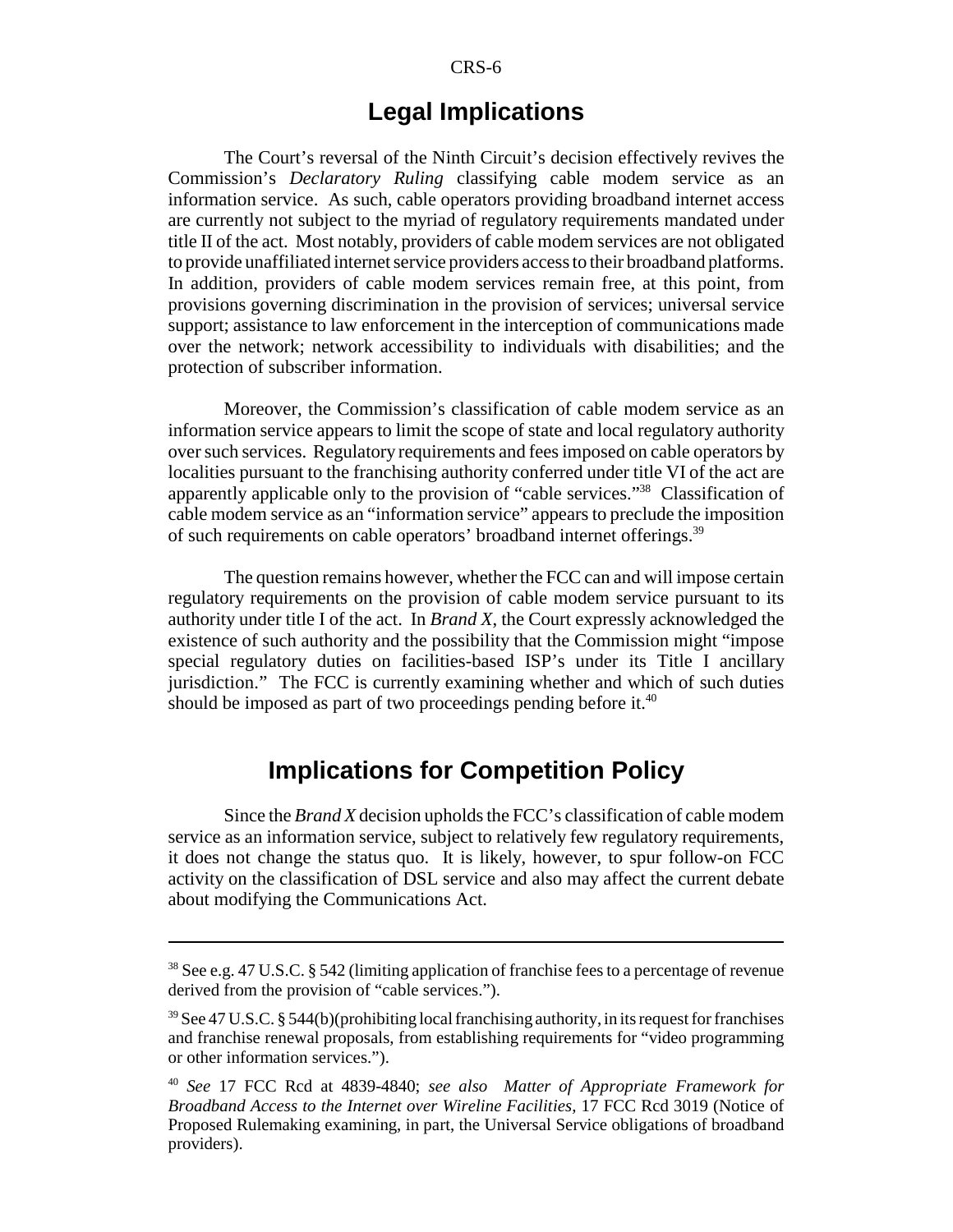DSL service currently is treated as having a telecommunications service component and therefore is subject to the access and other requirements in Title II of the act. The FCC, however, already has tentatively concluded that DSL-based Internet access service is an information service.<sup>41</sup> When the *Brand X* decision was announced, FCC Chairman Kevin Martin issued a press release stating: "This decision provides much-needed regulatory clarity and a framework for broadband that can be applied to all providers. We can now move forward quickly to finalize regulations that will spur the deployment of broadband services for all Americans." Similarly, Commissioner Kathleen Abernathy stated: "Now that the Court has resolved lingering uncertainty regarding the regulatory treatment of cable-based Internet access services, I am hopeful that the Commission will act quickly to establish a similarly forward-looking approach for competitive wireline xDSL services." Industry observers expect Chairman Martin to seek expeditious Commission action to rule that DSL-based Internet access services also are information services. Observers expect that even if the other commissioners have some concerns about a relaxed regulatory regime, those concerns might be outweighed by the desire to provide regulatory neutrality between cable modem and DSL service.

But there continues to be a policy debate about the best regulatory framework for fostering investment and innovation in both the physical broadband network and in the applications (services) that ride over that network. The physical network providers (local exchange carriers and cable system operators) argue that they will be discouraged from undertaking costly and risky broadband network build-outs and upgrades if their networks are subject to open access and/or non-discrimination requirements that might limit their ability to exploit vertical integration efficiencies or to maximize the return on (or even fully recoup) their investments. On the other hand, the independent applications providers argue that in order for them to best meet the needs of end-users and offer innovative services in competition with the vertically integrated network providers — and, in some cases, services not offered at all by network providers — they must have the same unfettered open access to the physical networks that the network providers enjoy or, at the least, be protected by nondiscrimination rules. Similarly, many end-users argue that their broadband network providers should not be allowed to restrict their usage of the broadband network as long as they do not in any way compromise the integrity of the network.

There are four general approaches to the regulation of broadband network providers vis-a-vis independent applications providers: structural regulation, such as open access; ex ante non-discrimination rules; ex-post adjudication of abuses of market position, as they arise, on a case-by-case basis; and non-mandatory principles as the basis for self regulation. Open access generally refers to a structural requirement that would prevent a broadband network provider from bundling broadband service with Internet access from its own in-house ISP. The basic principle behind a network non-discrimination regime is to give users the right to use non-harmful attachments or applications, and give innovators the corresponding

<sup>41</sup> *Appropriate Framework for Broadband Access to the Internet over Wireline Facilities, Universal Service Obligations of Broadband Providers, Notice of Proposed Rulemaking*, 17 FCC Rcd 3028 and 3030.